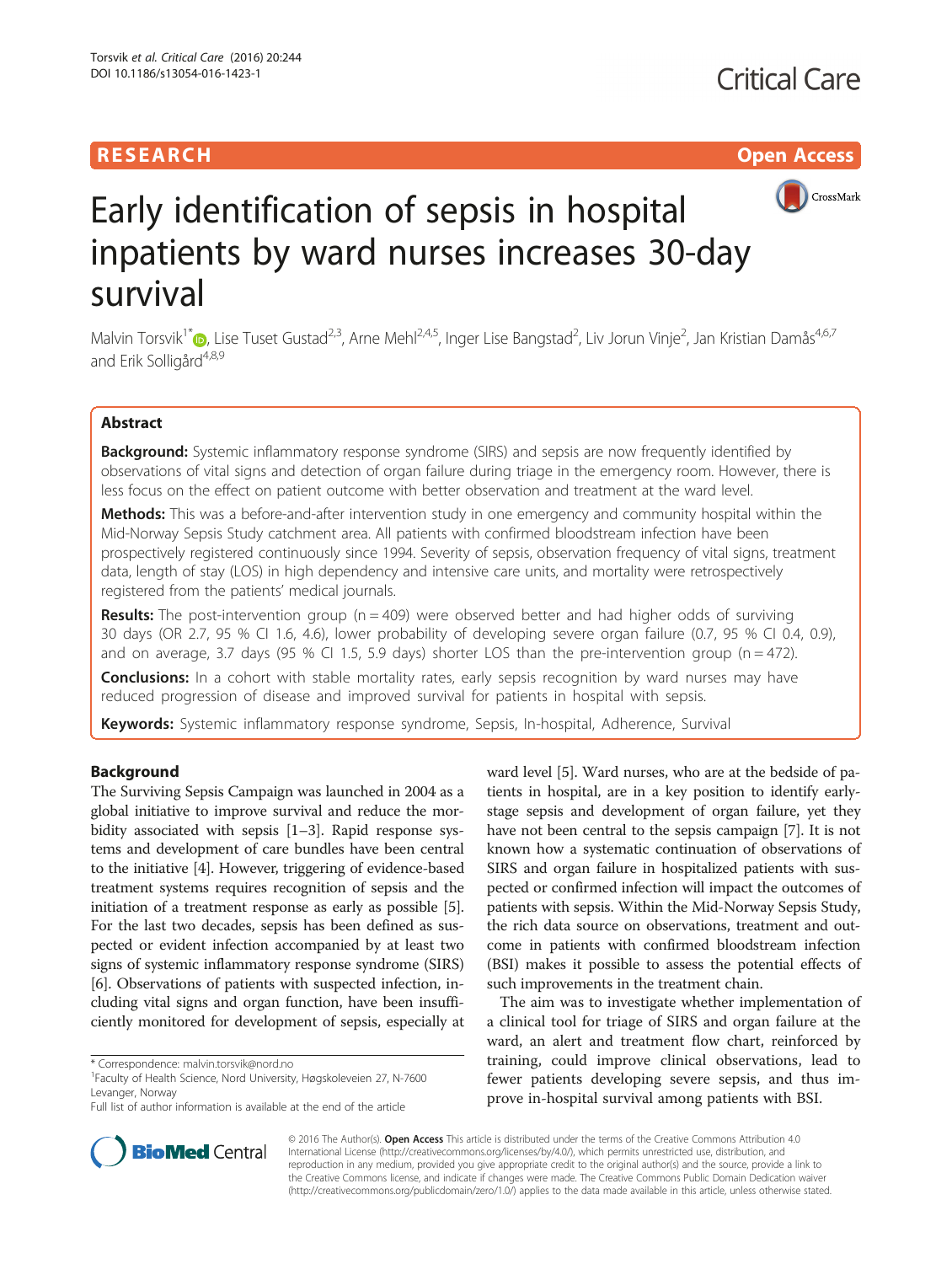# Methods

#### Study population

Since 1994 the Mid-Norway Sepsis Study has continuously prospectively registered patients with confirmed BSI identified by growth of one or more microbes from blood culture, combined with clinical evidence of systemic infection [[8\]](#page-7-0). A new occurrence of BSI was recorded for patients if at least 30 days had passed since a previous incident [\[9](#page-7-0)]. Clinical information from the patients' records was recorded retrospectively, after standardized definitions, by a team of trained health care professionals for all patients admitted before 2014 [[8\]](#page-7-0).

#### Intervention

The intervention was implemented from January to October 2011 in one emergency community hospital, serving around 90,000 citizens, in the Mid-Norway Sepsis Study catchment area. The hospital has 124 beds, approximately 15,700 admissions annually, and has 6 beds in the intensive care unit (ICU) and 5 in the high dependency unit (HDU), equivalent to 12.6 ICU and HDU beds/100,000 citizens. The mean patient load across all staff-registered nurses who are involved in bedside work is 0.24 [\[10\]](#page-7-0). The hospital does not have a formal Critical Care Outreach service, but there is daily dialog between the ward physician and the ICU doctors to discuss patients in possible need of transfer to the ICU/HDU. Acute transfers are handled by the ICU doctor on call. The intervention was a bundle that included a flow chart for sepsis identification, treatment and physician response time (see Additional file [1](#page-6-0)), a SIRS and organ failure triage (SOF-Triage) (Fig. 1) that was used on the wards to reevaluate for sepsis if clinically indicated. The new flow chart instructed the ward nurse in charge of the sepsis patient to call the ICU doctor on call directly if the ward physician was occupied and prevented from applying within the time limits of the SOF-Triage. Additionally, the bundle included information to all physicians and a new four-hour training course for all nurses and nursing students working on the wards (medical, surgical and gynecological). The training included the pathophysiology, early signs, and treatment of sepsis. The latter included

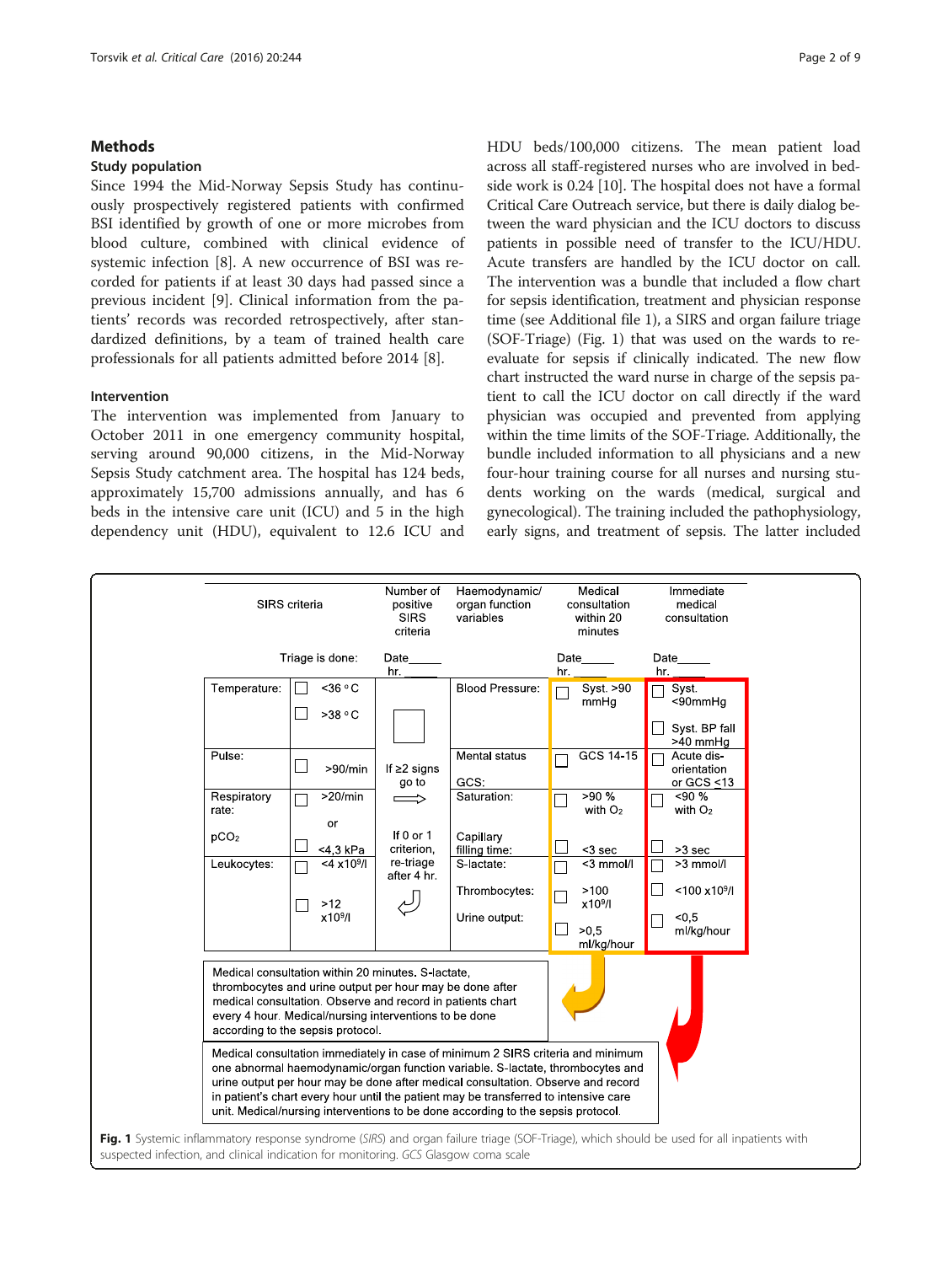the importance of prompt intravenous (i.v.) fluids and appropriate antibiotics, training in the SOF-Triage, and objective communication about the patients' status based on observation of vital signs. Six extra training sessions (on the background of the project, interpretation of blood gas analysis, use of the SOF-Triage and flow chart) was given to twelve expert nurses (at least one nurse in each ward), who assisted in the implementation of the intervention.

The pre-intervention group included patients with confirmed BSI in the period from January 2008 to December 2010 as this period had guidelines that mandated equal vigilance towards observation of vital signs as the intervention group (respiratory frequency, heart rate, and temperature should be observed at least every 4 hours per first 24 hours in patients with suspected sepsis). The post-intervention group consisted of patients with BSI admitted after implementation of the intervention, i.e., from Nov. 2011 to Dec. 2013.

# Data collection

The variables were categorized as follows: the observation-rate of each vital sign the first 24 hours after drawing a blood culture (temperature, respiratory frequency or heart rate) was graded as poor (0 or 1 recorded observation), some (2–4 recorded observations) or good observation (≥5 recorded observations); sepsis at admission as BSI without signs of SIRS, sepsis, severe sepsis, or septic shock [\[6\]](#page-7-0); sepsis-related Sequential Organ Failure Assessment (SOFA score) [[11](#page-7-0)] at baseline and during follow up was dichotomized as non-severe or severe organ failure (corresponding to infection-related SOFA score >2 in any organ) [[8\]](#page-7-0); infection focus as lungs, urinary tract, and other origin; BSI-type as gramnegative, gram-positive, and mixed microbial BSI (Additional file [2\)](#page-6-0); length of stay (LOS) in the HDU and ICU and survival were counted in days, 0–24 hours was coded as 1 day, >24–48 hours as 2 days and so forth. All patients were censored after 30 days of observation; age (in years) at the time of positive blood culture was treated as a continuous variable and as a categorical variable (<65 years, 65–79 years, and >80 years); McCabe score was used to exclude patients with rapidly fatal illness at admission (death expected within 1 month) [[12\]](#page-7-0); the Charlson weighted Comorbidity Index (CCI) was classified as low (no underlying disease score), medium (score  $1-2$ ), or high (score  $>2$ ) [\[13\]](#page-7-0); place of acquisition was categorized as hospital-acquired if a positive blood culture was drawn >48 hours after admission, healthcare-associated (HCA) or community-acquired as defined by Friedman et al. [\[14\]](#page-7-0), with the exception that HCA infection was defined for patients hospitalized for ≥2 days in the last 30 days (instead of the last 90) before admission, as recommended by Schorr et al. [\[15](#page-7-0)];

functional status was categorized as independent if the patient lived at home without any help from the community health service, partly independent if the patient had some help from the community health service, e.g., with medication or wound care, and dependent if the patient lived in a nursing home or lived at home with help in most of the daily life activities [[8\]](#page-7-0); appropriate empiric antibiotic therapy was defined if (1) given intravenously in correct doses within 24 hours after the blood culture and (2) active in vitro against the isolated microbe(s) [[16\]](#page-7-0); intravenous fluid was documented as amount in mL given during the first 24 hours after diagnosis.

#### Statistical analysis

We excluded all patients with rapidly fatal illness from the analysis. The t test for continuous variables, and  $\chi^2$ test for categorical data were used to compare patient baseline characteristics and nurses' observation in preintervention and post-intervention groups. The  $t$  test was used to find the mean difference  $\pm$  SD (95 % CI) between groups, and general linear models (GLM) to find differences between groups adjusted for covariates in four different models; unadjusted (model 1), age (continuous variable) and sex (model 2), model 2 plus functional status and Charlson Comorbidity Index (model 3) and model 3 plus dichotomized SOFA score (model 4). The  $\chi^2$  test was used to examine the proportions of patients who developed severe organ failure during the hospital stay amongst patients admitted without a severe SOFA score in pre-intervention and post-intervention groups, and to examine the difference in the numbers of patients who were deceased by 7 and 30 days. Logistic regression analyses with the four previously described models were used to calculate the odds ratios (ORs) and 95 % CIs for surviving 7 and 30 days after positive blood culture (the pre-intervention group served as the reference group). In additional survival analysis, we examined these variables added one by one to model 4: age categories, place of acquisition, use of immunosuppression, and focus of infection.

In sensitivity analyses, all the above analyses were repeated restricted to first episodes of sepsis. Finally, we investigated the potential effect of modifications by sex and age (dichotomized at age 65 and age 80 years). Analyses were performed with STATA SE/13.1 12 © StataCorp LP.

### Results

### Study population

A total of 478 BSI patients were admitted in the preintervention period and 422 in the post-intervention period. We excluded 19 patients with rapidly fatal illness, 6 (1.26 %) in the pre-intervention group and 13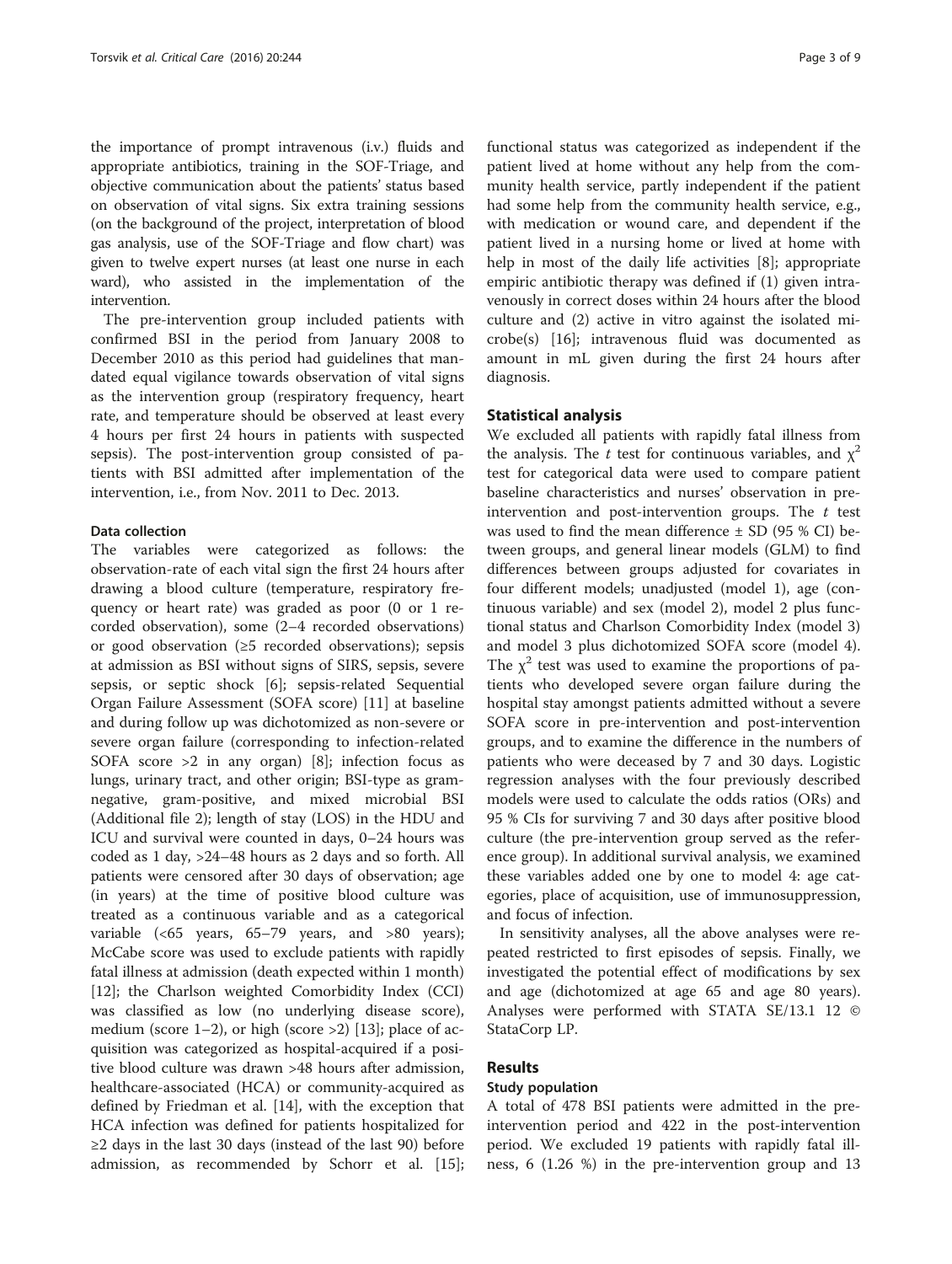(3.1 %) in the post-intervention group ( $p = 0.001$ ). Thus, the pre-intervention group included 472 BSI episodes, and the post-intervention group included 409 BSI episodes. The post-intervention group had a higher proportion of patients with a severe SOFA score and the patients were less in need of help in daily life than in the pre-intervention group. For more details about the groups see Table 1. The ratios of gram-negative, grampositive and mixed microbial BSI were similar in the two groups as Table 1 shows.

#### Observation and treatment of the patients

The nurses in the post-intervention group increased their observation frequency of all vital signs (see details

Table 1 Baseline characteristics at the time of drawing the first positive blood culture in the pre-intervention and post-intervention group  $(n = 881)$ 

| Variables                                  | Pre-intervention<br>$(n = 472)$<br>Number (%) | Post intervention<br>$(n = 409)$ | $\overline{P}$ |
|--------------------------------------------|-----------------------------------------------|----------------------------------|----------------|
|                                            |                                               |                                  |                |
|                                            |                                               | Age                              |                |
| $<$ 65 years                               | 147 (31.1)                                    | 127 (31.1)                       |                |
| $65 - \leq 80$ years                       | 150 (31.8)                                    | 147 (35.9)                       |                |
| $> 80$ years                               | 175 (37.1)                                    | 135 (33.0)                       |                |
| Female                                     | 232 (49.2)                                    | 218 (53.3)                       | 0.219          |
| Place of acquisition                       |                                               |                                  | 0.201          |
| Community-acquired                         | 216 (45.8)                                    | 164 (40.1)                       |                |
| Healthcare-acquired                        | 195 (41.3)                                    | 192 (46.9)                       |                |
| Hospital-acquired                          | 61 (12.9)                                     | 53 (13.0)                        |                |
| Functional status                          |                                               |                                  | < 0.001        |
| Independent                                | 269 (57.2)                                    | 284 (69.4)                       |                |
| Partly independent                         | 139 (29.6)                                    | 72 (17.6)                        |                |
| Dependent                                  | 62 (13.2)                                     | 53 (13.0)                        |                |
| Charlson Comorbidity Index                 |                                               |                                  | 0.624          |
| $\overline{0}$                             | 123 (26.1)                                    | 95 (23.2)                        |                |
| $1 - 2$                                    | 186 (39.4)                                    | 167 (40.8)                       |                |
| $\geq$ 3                                   | 163 (34.5)                                    | 147 (36.0)                       |                |
| Infection severity                         |                                               |                                  | < 0.001        |
| BSI without sepsis                         | 21(4.4)                                       | 2(0.5)                           |                |
| Sepsis                                     | 352 (74.6)                                    | 274 (67.0)                       |                |
| Severe sepsis                              | 90 (19.1)                                     | 123 (30.1)                       |                |
| Septic shock                               | 9(1.9)                                        | 10(2.4)                          |                |
| SOFA score >2 in any organ                 | 97 (20.6)                                     | 132 (32.3)                       |                |
| Infection focus                            |                                               |                                  | 0.370          |
| Lungs                                      | 73 (15.5)                                     | 59 (14.4)                        |                |
| Urinary tract                              | 189 (40.0)                                    | 183 (44.8)                       |                |
| Other and unknown                          | 210 (44.5)                                    | 167 (40.8)                       |                |
| Bloodstream infection (BSI) categories     |                                               |                                  | 0.741          |
| Gram-negative BSI                          | 263 (55.7)                                    | 232 (56.7)                       |                |
| Gram-positive BSI                          | 178 (37.7)                                    | 146 (35.7)                       |                |
| Mixed microbial                            | 31(6.6)                                       | 31(7.6)                          |                |
| Antibiotic before admission (yes)          | 64 (13.6)                                     | 71 (17.4)                        | 0.118          |
| Appropriate antibiotic therapy within 24 h | 402 (85.2)                                    | 356 (87.0)                       | 0.424          |
| Immunosuppressant use (yes)                | 69 (14.6)                                     | 73 (17.9)                        | 0.194          |

SOFA severe organ failure (score >2 in any organ using the Sequential Organ Failure Assessment) at the time of diagnosis, BSI bloodstream infection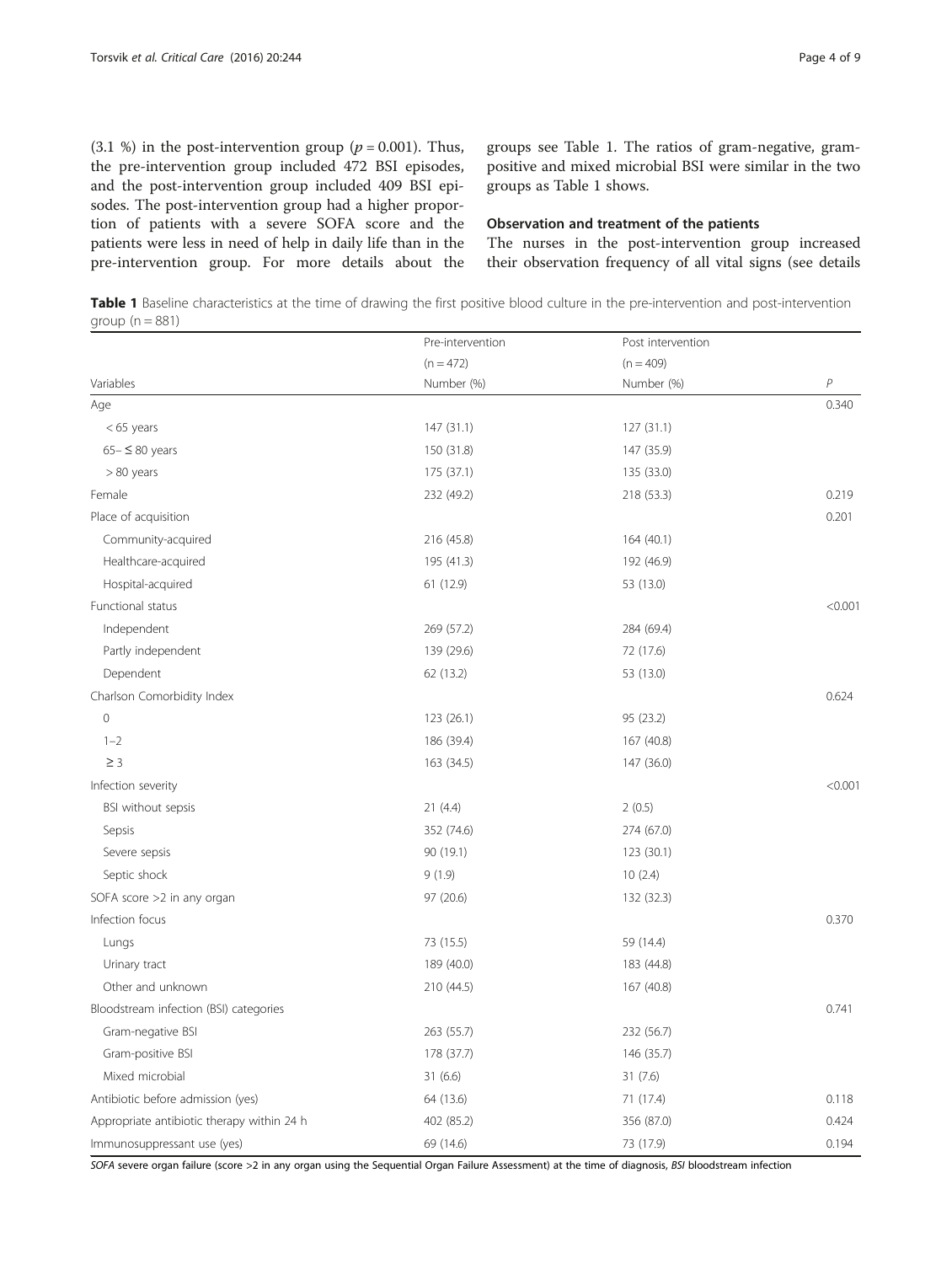in Fig. 2). The post-intervention group had better observations of all vital signs in both patients with and without organ failure ( $p \le 0.002$  for all vital signs).

The pre-intervention and post-intervention group had the same probability of receiving appropriate antibiotics within 24 hours ( $p = 0.89$ ). The post-intervention group received on average 429.6 mL (95 % CI 137.3, 722.0 mL) more i.v. fluid during the first 24 hours after sepsis diagnosis in the GLM model 1. This difference was attenuated after adjustment for dichotomized SOFA score in model 3 (159.7 mL, 95 % CI-114.3, 433.8 MI). The mean LOS in the HDU/ICU was 3.7 days (95 % CI 5.9, 1.5 days) shorter in the post-intervention group than in the pre-intervention group in the full GLM adjustment models (model 4).

#### Patient outcomes

In total 375 (79.4 %) of the pre-intervention group had a non-severe SOFA score on admission compared to 277 (67.7 %) in the post-intervention group. During the hospital stay, more patients in the pre-intervention group had deterioration classified by SOFA score as severe (21.3 %) compared to the post-intervention group  $(15.4 \%)$  (*p* value = 0.025 for comparison of the two groups). The OR (95 % CI) for deterioration of the SOFA score in the post-intervention group was 0.6 (0.4, 0.9) when the pre-intervention group served as the reference.

At 7 days after confirmed BSI, 22 patients (4.6 %) in the pre-intervention group had died compared to 14 (3.4 %) patients in the post-intervention group ( $p = 0.36$ ). After 30 days 59 (12.5 %) patients in the preintervention group had died versus 29 (7.1 %) patients in the post-intervention group ( $p = 0.035$ ). Table [2](#page-5-0) displays the ORs (95 % CIs) for surviving 7 and 30 days after BSI diagnosis in the pre-intervention and post-intervention groups in the different adjustment models.

In additional adjustment analyses for the variables immunosuppression, focus of infection, place of acquisition, and age in categories attenuated the impact of the intervention from 2.7 towards 2.0 (95 % CI 1.2, 3.3), see Additional file [3](#page-6-0) for the details.

On sensitivity analyses for the first incidents of sepsis  $(n = 738)$  there was a stronger effect on survival in the post-intervention group than if all episodes of BSI  $(n = 881)$ were included. The post-intervention group with the first incidents of BSI had an OR of 2.4 (95 % CI 1.0, 5.3) for surviving 7 days and an OR of 3.6 (95 % CI 1.9, 6.9) for surviving 30 days compared to the pre-intervention group. The additional analyses for the first incidents of sepsis are provided in Additional file [4](#page-6-0) (baseline characteristics of first-time incidents of BSIs) and Additional file [5](#page-6-0) (odds of surviving 7 and 30 days in the post-intervention group). We found no evidence of interaction between survival and age or sex in any of the analysis  $(p > 0.1$  for all).

# **Discussion**

In this pre-intervention and post-intervention study of the implementation of a sepsis-specific triage, flow chart alert and treatment system for inpatients, there was increased 30-day survival, fewer patients deteriorating to severe sepsis, and shorter LOS in the HDU/ICU in the post-intervention group.



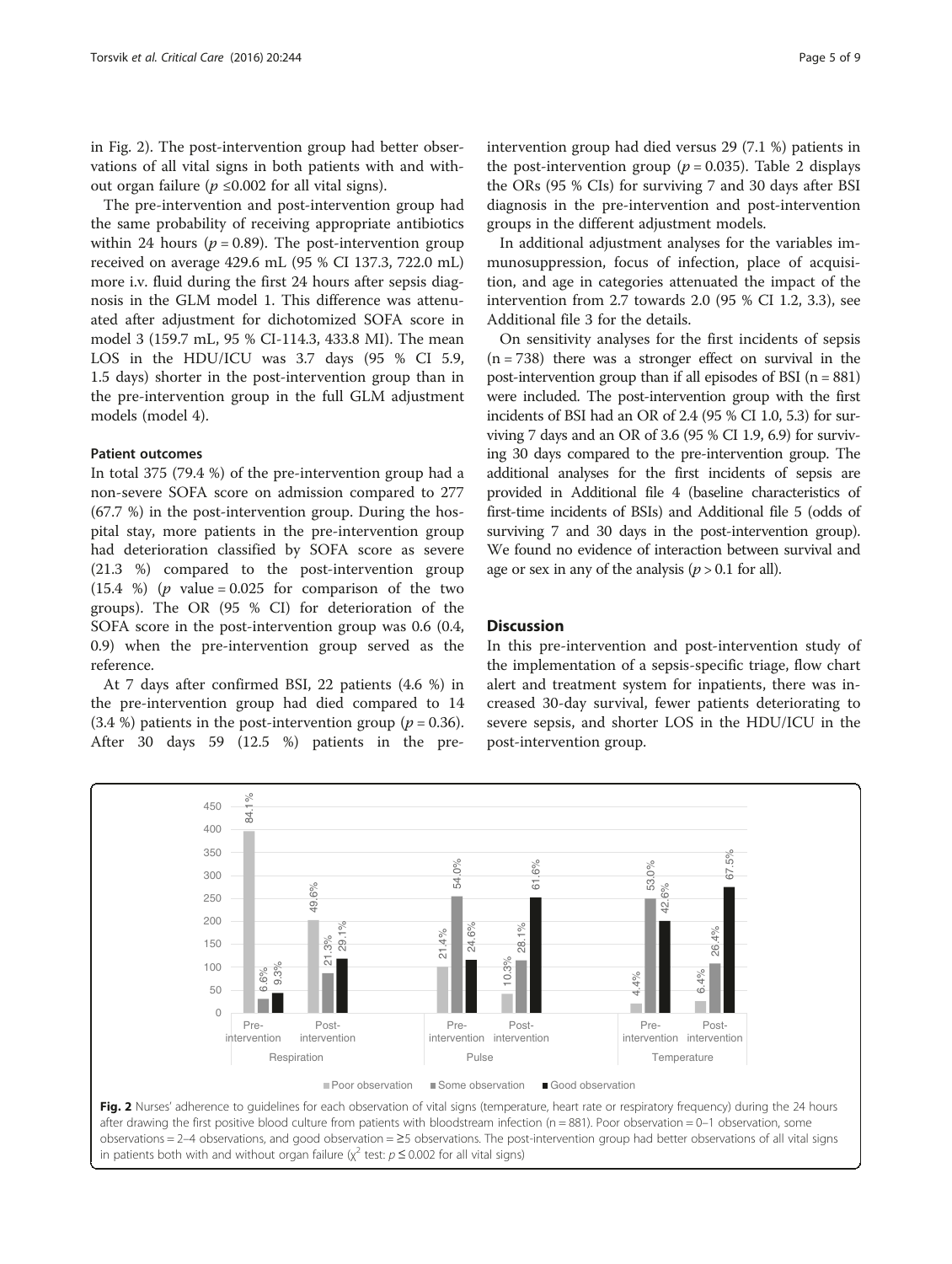| Model 1        | Model 2      | Model 3                        | Model 4                        |
|----------------|--------------|--------------------------------|--------------------------------|
| OR (95 % CI)   | OR (95 % CI) | OR (95 % CI)                   | OR (95 % CI)                   |
| 1.4 (0.7, 2.7) |              |                                | 1.7(0.8, 3.4)                  |
| 1.9(1.2, 3.0)  |              |                                | 2.7(1.6, 4.6)                  |
|                |              | 1.4(0.7, 2.7)<br>1.9(1.2, 3.0) | 1.3(0.7, 2.7)<br>1.8(1.1, 2.9) |

<span id="page-5-0"></span>Table 2 Hospital inpatients' odds of surviving 7 and 30 days after the time of drawing the first positive blood culture in the postintervention group compared to the pre-intervention group (reference group) ( $n = 881$ )

Model 1: unadjusted model. Model 2: adjusted for age and sex. Model 3: Model 2 + functional status and Charlson Comorbidity Index. Model 4: Model 3 + dichotomized Sequential Organ Failure Assessment score

The increased survival in the post-intervention group is important as this has constantly been the primary goal of the surviving sepsis campaign [[6, 17](#page-7-0), [18](#page-7-0)]. These results must be interpreted with caution as in other cohorts, as sepsis-related mortality has been reported to decrease over time [[19, 20\]](#page-7-0) and may not be a result of the intervention. However, there was stable mortality risk Staphylococcus aureus and Streptococcus pneumoniae in the period 1996–2011 for both 30-day and 90-day mortality in the same population as our cohort [[21](#page-7-0), [22\]](#page-7-0). Decreased mortality in the post-intervention group is thus, in our opinion, best understood as being related to the intervention.

We may hypothesize that this effect was due to a combination of several factors, with increased knowledge amongst all staff, more rigorous protocols including training in time-critical reporting of information across health care professions, better adherence to sepsis bundles, higher awareness and enhanced performance amongst all team members in our study, evidenced by improved observation of patients by nurses [[23](#page-7-0)–[27](#page-7-0)]. Early recognition and prompt management has been hypothesized to prevent patients with suspected infection from progressing to life-threatening sepsis. However, earlier research has focused on patients with severe sepsis and septic shock [[28](#page-7-0)–[30](#page-7-0)]. Our study is, to our best knowledge, the first study that includes the effects of more rigorous re-evaluation of hospital inpatients with sepsis and confirmed BSI, and it confirms that fewer patients develop severe sepsis. Our SOF-Triage and flow chart may thus be valuable tools to evaluate those inpatients with suspected infection who do not meet the new sepsis criteria [\[31\]](#page-7-0).

We also found beneficial outcomes in the LOS in the HDU/ICU. We do not believe that this is due to organizational factors in the hospitals, as an emphasis to keep the LOS as short as possible has been in place at least since 2006 in Norway [[32\]](#page-7-0). LOS in the HDU/ICU indicates less need for advanced treatment, and may be the result of more adequate treatment on the ward, less delay in admission to the ICU/HDU, or both. There are higher costs associated with caring for patients on ICU and HDU than caring for ward patients [\[33](#page-7-0)], and thus, an easy and affordable intervention as described in this study will be cost-efficient in the long term. The study shows how important it is from the perspective of the safety of patients with BSI, to allocate resources for bacteremia registries to evaluate (1) how the quality of care impacts the morbidity and mortality of patients with sepsis, and (2) evaluate the impact of patient identification and treatment flow charts.

The SIRS criteria that were launched in 1991 have been under debate because of poor sensitivity and specificity for sepsis [\[34, 35](#page-7-0)], and are not feasible for stand-alone diagnosis of sepsis. Hence, our SOF-Triage was developed based on both SIRS and organ failure assessment, which also is in line with the approach to sepsis in the sepsis guidelines launched by The Third International Consensus Definitions for Sepsis and Septic Shock (Sepsis-3) [[31](#page-7-0)]. In line with suggestions from earlier literature, we designed it to assist in the monitoring of sepsis development and also to help nurses communicate in a precise language when referring patients to the physicians before severe organ failure develops [\[36, 37\]](#page-8-0). Adherence to observation and treatment protocols seems to improve when followed up with organized training and supervision [[38](#page-8-0)], which was confirmed in our study. The nurses in the postintervention period were better at monitoring all vital signs, including observation of respiratory rate. In spite of the importance of continuous observation of respiratory rate to detect deterioration, this observation is often missing in nurse monitoring of patients [\[39\]](#page-8-0).

The new quick SOFA (q-SOFA) criteria is a simple and a promising tool for identifying patients at risk of sepsis with life-threatening organ dysfunction [[31\]](#page-7-0). It is important to note that many patients in our study, who were prevented from developing severe sepsis, would not have been recognized by the q-SOFA criteria. We believe the SOF-Triage may be a complementary tool for observing inpatients who are admitted with, or develop an infection during the hospitalization. The new sepsis consensus also stresses that the SIRS criteria remain useful for the identification of infection, and the practitioner's clinical assessments should not lead to a deferral of investigation or treatment of infection, on failure to meet the required q-SOFA criteria or SOFA score [\[31\]](#page-7-0).

# Strength and limitations

This study has its apparent strengths including interdepartmental and cross-professional agreement and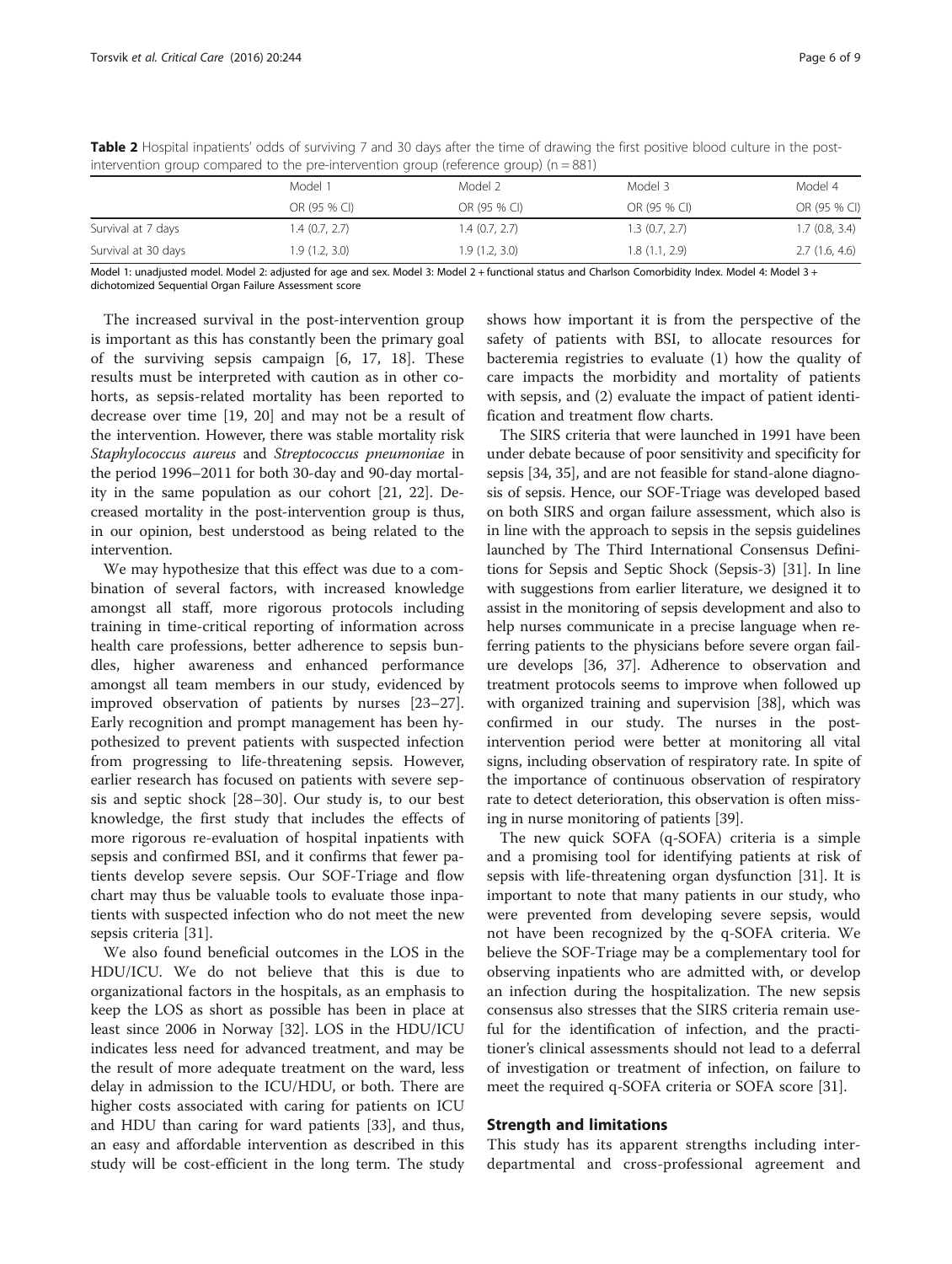<span id="page-6-0"></span>commitment. Further, all patients diagnosed with evident bacteremia were included. Nevertheless, the study has important limitations such as the use of a historical pre-intervention group, which does not ensure comparability between pre-intervention and postintervention groups. In our analyses, we have also controlled for all known differences between the groups at baseline. However, as this was an observational study we could not control for a natural decline in mortality over time.

The study included patients with evident bacteremia only. Thus, a considerable proportion of patients with sepsis may have been left out, as positive blood culture is found in only 30–40 % of patients with sepsis [[31\]](#page-7-0). However, there is no reason to believe that the proportion of confirmed BSIs should be different in the pre-intervention and postintervention group.

## Conclusion

A sepsis specific triage, flow chart alert and treatment system for inpatients where the ward nurses are responsible for being in the forefront of sepsis diagnosis, may lead to increased survival, decreased occurrence of severe sepsis/septic shock, and shorter LOS in the ICU/HDU. Implementation of clinical tools needs to be discussed within the professional team and be supported by training to improve clinical observations. Our study also contributes to the understanding of how infection among hospital inpatients, who do not have a score ≥2 in q-SOFA, but still have indications for clinical monitoring, should be followed up on the wards. Thus, the importance of ongoing sepsis registries and evaluation of innovations of flow charts for observation and treatment of patients with BSI is important.

# Key messages

- Implementation and training in the use of a SIRS and organ failure triage (SOF-Triage) together with a patient flow chart improved the observations of all vital signs in patients with and without organ failure, and is believed to help ward nurses in early identification of patients with sepsis
- Early recognition and prompt management may prevent patients with BSI from progressing to lifethreatening sepsis, reduce mean LOS in the HDU/ ICU and increase 30-day survival
- The SOF-Triage may identify hospital inpatients, who are in need of close monitoring, even though they do not yet have a score  $\geq 2$  in the new quick SOFA.

# Additional files

[Additional file 1:](dx.doi.org/10.1186/s13054-016-1423-1) Flow chart for sepsis identification, treatment and physician response time. (TIF 11739 kb)

[Additional file 2:](dx.doi.org/10.1186/s13054-016-1423-1) Detailed bloodstream infection (BSI) categorization in the pre-intervention and post-intervention group. (DOCX 13 kb)

[Additional file 3:](dx.doi.org/10.1186/s13054-016-1423-1) Sensitivity analysis for further potential confounders in the association between intervention and survival in all patients with BSI. (DOCX 12 kb)

[Additional file 4:](dx.doi.org/10.1186/s13054-016-1423-1) Baseline characteristics of patients admitted with the first incident of bloodstream infection. (DOCX 13 kb)

[Additional file 5:](dx.doi.org/10.1186/s13054-016-1423-1) Odds of surviving 7 and 30 days in the first episode of sepsis in the pre-intervention group compared to the post-intervention group. (DOCX 12 kb)

#### Abbreviations

BSI, bloodstream infection; CCI, Charlson Comorbidity Index; HCA, healthcare associated; HDU, high dependency unit; ICU, intensive care unit; i.v., intravenous; LOS, length of stay; q-SOFA, quick SOFA; SIRS, systemic inflammatory response syndrome; SOFA, Sequential Organ Failure Assessment; SOF-Triage, systemic inflammatory response syndrome and organ failure triage

#### Acknowledgements

The Mid-Norway Sepsis Study is a collaboration between Nord-Trøndelag Hospital Trust, St. Olavs Hospital and NTNU, Norwegian University of Science and Technology. We also thank the Department of Research and Development, the Department of Internal Medicine, Levanger Hospital and the trained health care professionals at Nord-Trøndelag Hospital Trust for the invaluable support and contribution to the data collection. We would also like to thank the staff at the Microbiology Laboratory, Levanger Hospital, for prospectively registering all cases of BSI.

#### Funding

The study was funded by the Liaison Committee of Nord-Trøndelag Hospital Trust and Nord-Trøndelag University College.

#### Availability of data and materials

The data that support the findings of this study are available from Nord-Trøndelag Hospital Trust but restrictions apply to the availability of these data, which were used under license for the current study, and so are not publicly available. Data are however available from the authors upon reasonable request and with permission of Nord-Trøndelag Hospital Trust.

#### Authors' contributions

The paper contains original work not previously published. All seven authors have contributed significantly to the work and are in agreement with the statements in this paper. Author contributions: MT, LTG, ILB, and AM designed the study. All authors contributed to the acquisition, analysis or interpretation of data. MT and LTG drafted the manuscript, and all authors critically reviewed and approved submission of the final version of the manuscript.

#### Competing interests

The authors declare that they have no competing interests.

#### Consent for publication

Not applicable.

#### Ethics approval and consent to participate

The bacteremia registry and this study were approved by the Regional Committee for Medical and Health Research Ethics (REK number 2011/97) and the Hospital Ethics Committee. The REC waived informed written consent because the treatment of the patient was standard in both groups [\[8, 21\]](#page-7-0).

#### Author details

<sup>1</sup>Faculty of Health Science, Nord University, Høgskoleveien 27, N-7600 Levanger, Norway. <sup>2</sup>Department of Internal Medicine, Levanger Hospital Nord-Trøndelag Hospital Trust, Kirkegata 2 A, N-7600 Levanger, Norway. <sup>3</sup>Department of Neuroscience, NTNU, Norwegian University of Science and Technology, Edvard Griegs gate 9, N-7030 Trondheim, Norway. <sup>4</sup>Mid-Norway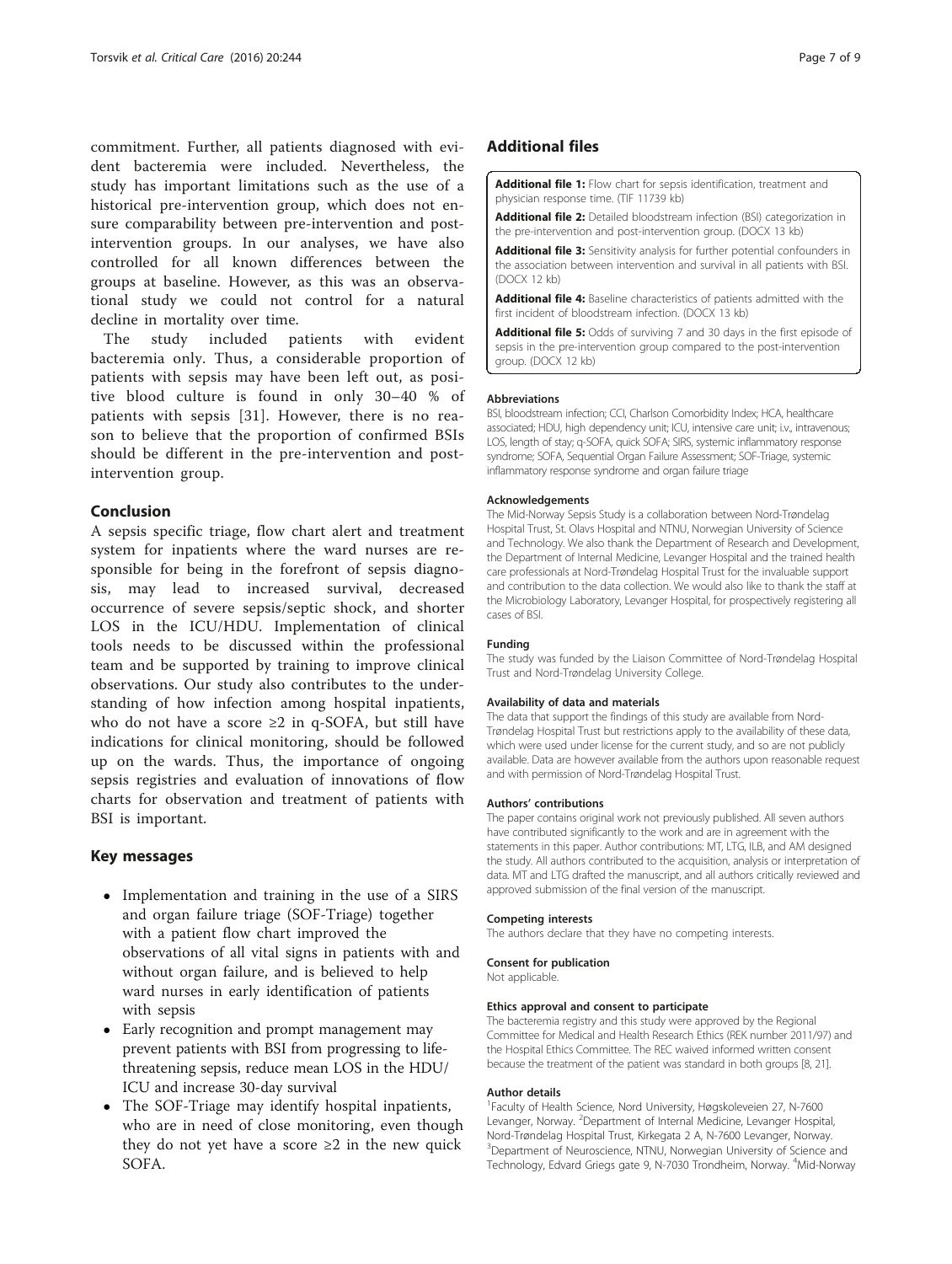<span id="page-7-0"></span>Sepsis Research Group, Faculty of Medicine, NTNU, Norwegian University of Science and Technology, Trondheim, Norway. <sup>5</sup>Unit for Applied Clinical Research, Department of Cancer Research and Molecular Medicine, NTNU, Norwegian University of Science and Technology, Prinsesse Kristinas gate 1, N-7030 Trondheim, Norway. <sup>6</sup>Centre of Molecular Inflammation Research, Department of Cancer Research and Molecular Medicine, NTNU, Norwegian University of Science and Technology, Prinsesse Kristinas gate 1, N-7030 Trondheim, Norway. <sup>7</sup>Department of Infectious Diseases, St Olavs Hospital, Trondheim University Hospital, Olav Kyrres gate 17, N-7030 Trondheim, Norway. <sup>8</sup>Clinic of Anesthesia and Intensive Care, St Olavs Hospital, Trondheim University Hospital, Olav Kyrres gate 17, N-7030 Trondheim, Norway. <sup>9</sup>Department of Circulation and Medical Imaging, NTNU, Norwegian University of Science and Technology, Olav Kyrres gate 17, N-7030 Trondheim, Norway.

#### Received: 9 June 2016 Accepted: 20 July 2016 Published online: 05 August 2016

#### References

- Levy MM. The challenge of sepsis. Crit Care. 2004;8(6):435-6.
- 2. Dellinger RP, Carlet JM, Masur H, Gerlach H, Calandra T, Cohen J, Gea-Banacloche J, Keh D, Marshall JC, Parker MM, et al. Surviving Sepsis Campaign guidelines for management of severe sepsis and septic shock. Crit Care Med. 2004;32(3):858–73.
- 3. Levy MM, Rhodes A, Phillips GS, Townsend SR, Schorr CA, Beale R, Osborn T, Lemeshow S, Chiche JD, Artigas A, et al. Surviving Sepsis Campaign: association between performance metrics and outcomes in a 7.5-year study. Crit Care Med. 2015;43(1):3–12.
- 4. Dellinger RP. Foreword. The future of sepsis performance improvement. Crit Care Med. 2015;43(9):1787–9.
- 5. Kenzaka T, Okayama M, Kuroki S, Fukui M, Yahata S, Hayashi H, Kitao A, Sugiyama D, Kajii E, Hashimoto M. Importance of vital signs to the early diagnosis and severity of sepsis: association between vital signs and sequential organ failure assessment score in patients with sepsis. Intern Med. 2012;51(8):871–6.
- 6. Bone RC, Balk RA, Cerra FB, Dellinger RP, Fein AM, Knaus WA, Schein RM, Sibbald WJ. Definitions for sepsis and organ failure and guidelines for the use of innovative therapies in sepsis. The ACCP/SCCM Consensus Conference Committee. American College of Chest Physicians/Society of Critical Care Medicine. Chest. 1992;101(6):1644–55.
- 7. Robson W, Beavis S, Spittle N. An audit of ward nurses' knowledge of sepsis. Nurs Crit Care. 2007;12(2):86–92.
- 8. Mehl A, Harthug S, Lydersen S, Paulsen J, Asvold BO, Solligard E, Damas JK, Edna TH. Prior statin use and 90-day mortality in Gram-negative and Grampositive bloodstream infection: a prospective observational study. Eur J Clin Microbiol Infect Dis. 2015;34(3):609–17.
- 9. Haug JB, Harthug S, Kalager T, Digranes A, Solberg CO. Bloodstream infections at a Norwegian university hospital, 1974–1979 and 1988– 1989: changing etiology, clinical features, and outcome. Clin Infect Dis. 1994;19(2):246–56.
- 10. Aiken LH, Clarke SP, Sloane DM, Sochalski J, Silber JH. Hospital nurse staffing and patient mortality, nurse burnout, and job dissatisfaction. JAMA. 2002; 288(16):1987–93.
- 11. Vincent JL, de Mendonca A, Cantraine F, Moreno R, Takala J, Suter PM, Sprung CL, Colardyn F, Blecher S. Use of the SOFA score to assess the incidence of organ dysfunction/failure in intensive care units: results of a multicenter, prospective study. Working group on "sepsis-related problems" of the European Society of Intensive Care Medicine. Crit Care Med. 1998; 26(11):1793–800.
- 12. McCabe WR. Antibody to endotoxin in the treatment of gram-negative sepsis. JAMA. 1992;267(17):2325.
- 13. Charlson ME, Pompei P, Ales KL, MacKenzie CR. A new method of classifying prognostic comorbidity in longitudinal studies: development and validation. J Chronic Dis. 1987;40(5):373–83.
- 14. Friedman ND, Kaye KS, Stout JE, McGarry SA, Trivette SL, Briggs JP, Lamm W, Clark C, MacFarquhar J, Walton AL, et al. Health care-associated bloodstream infections in adults: a reason to change the accepted definition of community-acquired infections. Ann Intern Med. 2002;137(10):791–7.
- 15. Shorr AF, Tabak YP, Killian AD, Gupta V, Liu LZ, Kollef MH. Healthcareassociated bloodstream infection: A distinct entity? Insights from a large U. S. database. Crit Care Med. 2006;34(10):2588–95.
- 16. Dickinson JD, Kollef MH. Early and adequate antibiotic therapy in the treatment of severe sepsis and septic shock. Curr Infect Dis Rep. 2011; 13(5):399–405.
- 17. Levy MM, Fink MP, Abraham E, Angus D, Cook D, Cohen J, Opal SM, Vincent JL, Ramsay G. 2001 SCCM/ESICM/ACCP/ATS/SIS International Sepsis Definitions Conference. Intensive Care Med. 2003;29:530–8.
- Dellinger RP, Levy MM, Rhodes A, Annane D, Gerlach H, Opal SM, Sevransky JE, Sprung CL, Douglas IS, Jaeschke R, et al. Surviving sepsis campaign: international guidelines for management of severe sepsis and septic shock: 2012. Crit Care Med. 2013;41(2):580–637.
- 19. Stevenson EK, Rubenstein AR, Radin GT, Wiener RS, Walkey AJ. Two decades of mortality trends among patients with severe sepsis: a comparative metaanalysis. Crit Care Med. 2014;42(3):625–31.
- 20. Kaukonen KM, Bailey M, Suzuki S, Pilcher D, Bellomo R. Mortality related to severe sepsis and septic shock among critically ill patients in Australia and New Zealand, 2000–2012. JAMA. 2014;311(13):1308–16.
- 21. Paulsen J, Mehl A, Askim A, Solligard E, Asvold BO, Damas JK. Epidemiology and outcome of Staphylococcus aureus bloodstream infection and sepsis in a Norwegian county 1996–2011: an observational study. BMC Infect Dis. 2015;15:116.
- 22. Askim A, Mehl A, Paulsen J, DeWan AT, Vestrheim DF, Asvold BO, Damas JK, Solligard E. Epidemiology and outcome of sepsis in adult patients with Streptococcus pneumoniae infection in a Norwegian county 1993–2011: an observational study. BMC Infect Dis. 2016;16(1):223.
- 23. Levy MM, Rhodes A, Phillips GS, Townsend SR, Schorr CA, Beale R, Osborn T, Lemeshow S, Chiche JD, Artigas A, et al. Surviving Sepsis Campaign: association between performance metrics and outcomes in a 7.5-year study. Intensive Care Med. 2014;40(11):1623–33.
- 24. Miller 3rd RR, Dong L, Nelson NC, Brown SM, Kuttler KG, Probst DR, Allen TL, Clemmer TP. Intermountain Healthcare Intensive Medicine Clinical P. Multicenter implementation of a severe sepsis and septic shock treatment bundle. Am J Respir Crit Care Med. 2013;188(1):77–82.
- 25. Goyal J, Nuhn P, Huang P, Tyagi P, Oh D, Carducci MA, Eisenberger MA, Antonarakis ES. The effect of clinical trial participation versus nonparticipation on overall survival in men receiving first-line docetaxelcontaining chemotherapy for metastatic castration-resistant prostate cancer. BJU Int. 2012;110(11 Pt B):575–82.
- 26. Selby P, Autier P. The impact of the process of clinical research on health service outcomes. Ann Oncol. 2011;22 Suppl 7:vii5–9.
- 27. Ghaferi AA, Dimick JB. Importance of teamwork, communication and culture on failure-to-rescue in the elderly. Br J Surg. 2016;103(2):e47–51.
- 28. Castellanos-Ortega A, Suberviola B, Garcia-Astudillo LA, Holanda MS, Ortiz F, Llorca J, Delgado-Rodriguez M. Impact of the Surviving Sepsis Campaign protocols on hospital length of stay and mortality in septic shock patients: results of a three-year follow-up quasi-experimental study. Crit Care Med. 2010;38(4):1036–43.
- 29. Gao F, Melody T, Daniels DF, Giles S, Fox S. The impact of compliance with 6 hour and 24-hour sepsis bundles on hospital mortality in patients with severe sepsis: a prospective observational study. Crit Care. 2005;9(6):R764–70.
- 30. Nguyen HB, Corbett SW, Steele R, Banta J, Clark RT, Hayes SR, Edwards J, Cho TW, Wittlake WA. Implementation of a bundle of quality indicators for the early management of severe sepsis and septic shock is associated with decreased mortality. Crit Care Med. 2007;35(4):1105–12.
- 31. Singer M, Deutschman CS, Seymour CW, Shankar-Hari M, Annane D, Bauer M, Bellomo R, Bernard GR, Chiche JD, Coopersmith CM, et al. The Third International Consensus Definitions for Sepsis and Septic Shock (Sepsis-3). JAMA. 2016;315(8):801–10.
- 32. Strand K, Walther SM, Reinikainen M, Ala-Kokko T, Nolin T, Martner J, Mussalo P, Soreide E, Flaatten HK. Variations in the length of stay of intensive care unit nonsurvivors in three Scandinavian countries. Crit Care. 2010;14(5):R175.
- 33. Angus DC, Linde-Zwirble WT, Lidicker J, Clermont G, Carcillo J, Pinsky MR. Epidemiology of severe sepsis in the United States: analysis of incidence, outcome, and associated costs of care. Crit Care Med. 2001;29(7):1303–10.
- 34. Churpek MM, Zadravecz FJ, Winslow C, Howell MD, Edelson DP. Incidence and prognostic value of the systemic inflammatory response syndrome and organ dysfunctions in ward patients. Am J Respir Crit Care Med. 2015;192(8):958–64.
- 35. Kaukonen KM, Bailey M, Pilcher D, Cooper DJ, Bellomo R. Systemic inflammatory response syndrome criteria in defining severe sepsis. New Engl J Med. 2015;372(17):1629–38.